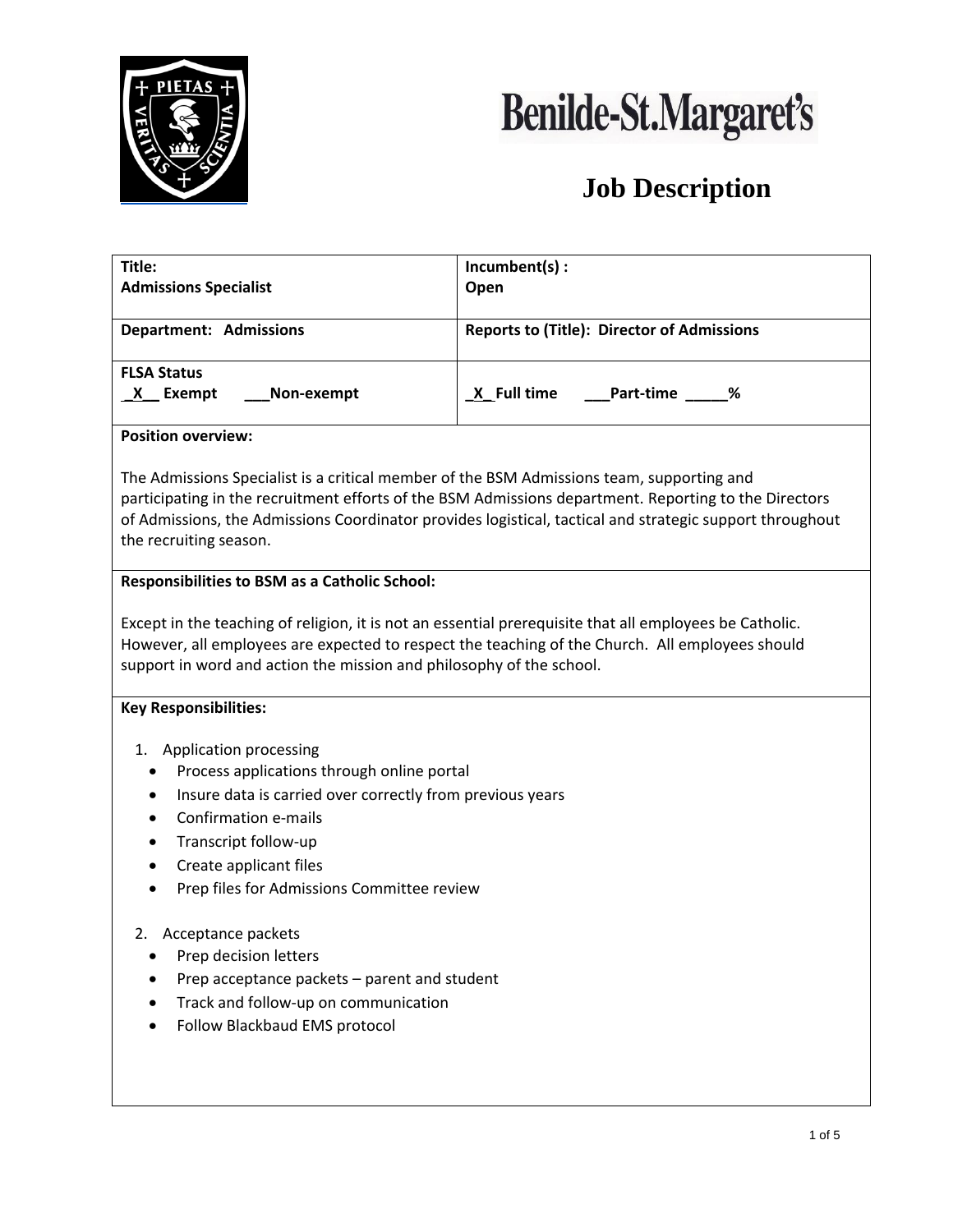



- 3. Registration processing
	- Work with Finance department to process enrollment paperwork
	- Work with Guidance team if needed to schedule registration appointments
	- Follow-up on missing paperwork
	- Follow Blackbaud EMS protocol
- 4. Evening and daytime Open House support
	- Logistics and BSM facilities coordination
	- Volunteer coordination
	- Material preparation and assembly
	- Mail and RSVP list preparation
	- RSVP e-mail follow-up before and after the event
	- General support
- 5. Miscellaneous event support
	- Admissions test(s)
	- New family welcome event(s)
	- Freshman registration
	- Principal/Parent lunches
	- Sports nights
	- Parent gatherings
- 6. Student day visits
	- Confirmation e-mails to parents
	- Visitor check-in and check-out
	- Schedule preparation
	- Weekly summary to faculty and staff
	- Coordinate bigger visit days
	- K-6 and K-8 partner school list entry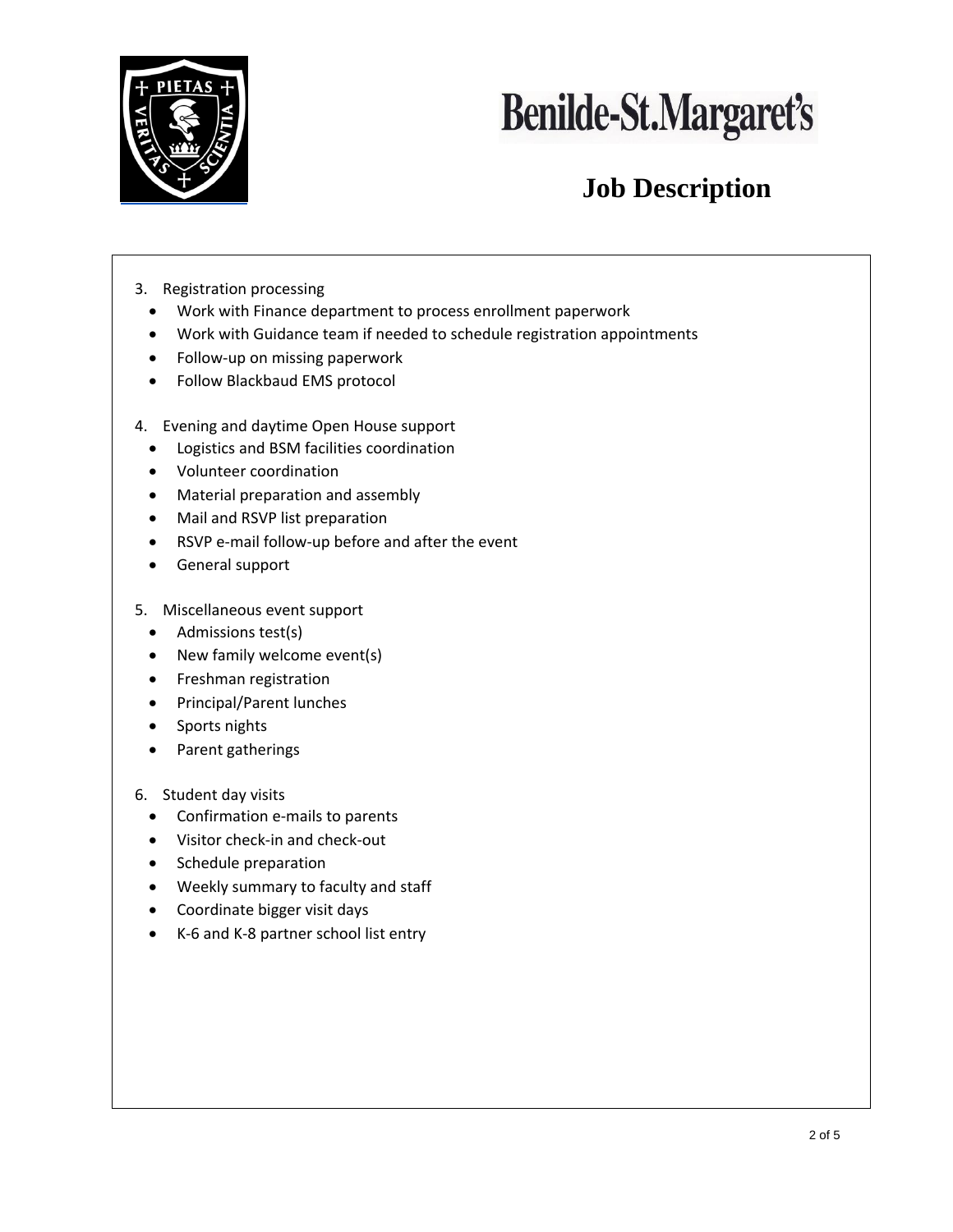



- 7. Strategic Admissions marketing
	- Submitting regular Admissions/BSM updates and news to partner schools, parishes and parent community
- 8. Support reporting for President, Board of Directors and Strategic Enrollment Committee
- 9. Tours as needed

#### **Interpersonal/Other skills**

- 1. Strong positive verbal and written communication skills
- 2. Enthusiastic about the BSM mission and school
- 3. Efficient and well organized
- 4. Values attention to detail
- 5. Able to adjust to seasonally fast paced environment
- 6. Professional, approachable and friendly
- 7. Ability to maintain strict confidentiality
- 8. A patient and calm demeanor under pressure
- 9. Able to relate to families from varying backgrounds

Note: This is not necessarily an exhaustive or all-inclusive list of responsibilities, skills, duties, requirements, efforts, functions or working conditions associated with the job. This job description is not a contract of employment or a promise or guarantee of any specific terms or conditions of employment. The school campus may add to, modify or delete any aspect of this job (or the position itself) at any time as it deems advisable.

**Education / Experience** (Minimum Required)

- 1. Bachelor's degree is required.
- 2. Admissions, sales or marketing experience is preferred.

**Numbers and Job Titles Reporting Directly to This Position**:

N/A

Employee Supervisor

Date **Date** Date **Date** Date **Date** 

\_\_\_\_\_\_\_\_\_\_\_\_\_\_\_\_\_\_\_\_\_\_\_\_\_\_\_\_\_\_\_\_ \_\_\_\_\_\_\_\_\_\_\_\_\_\_\_\_\_\_\_\_\_\_\_\_\_\_\_\_\_\_\_\_\_\_\_

\_\_\_\_\_\_\_\_\_\_\_\_\_\_\_\_\_\_\_ \_\_\_\_\_\_\_\_\_\_\_\_\_\_\_\_\_\_\_